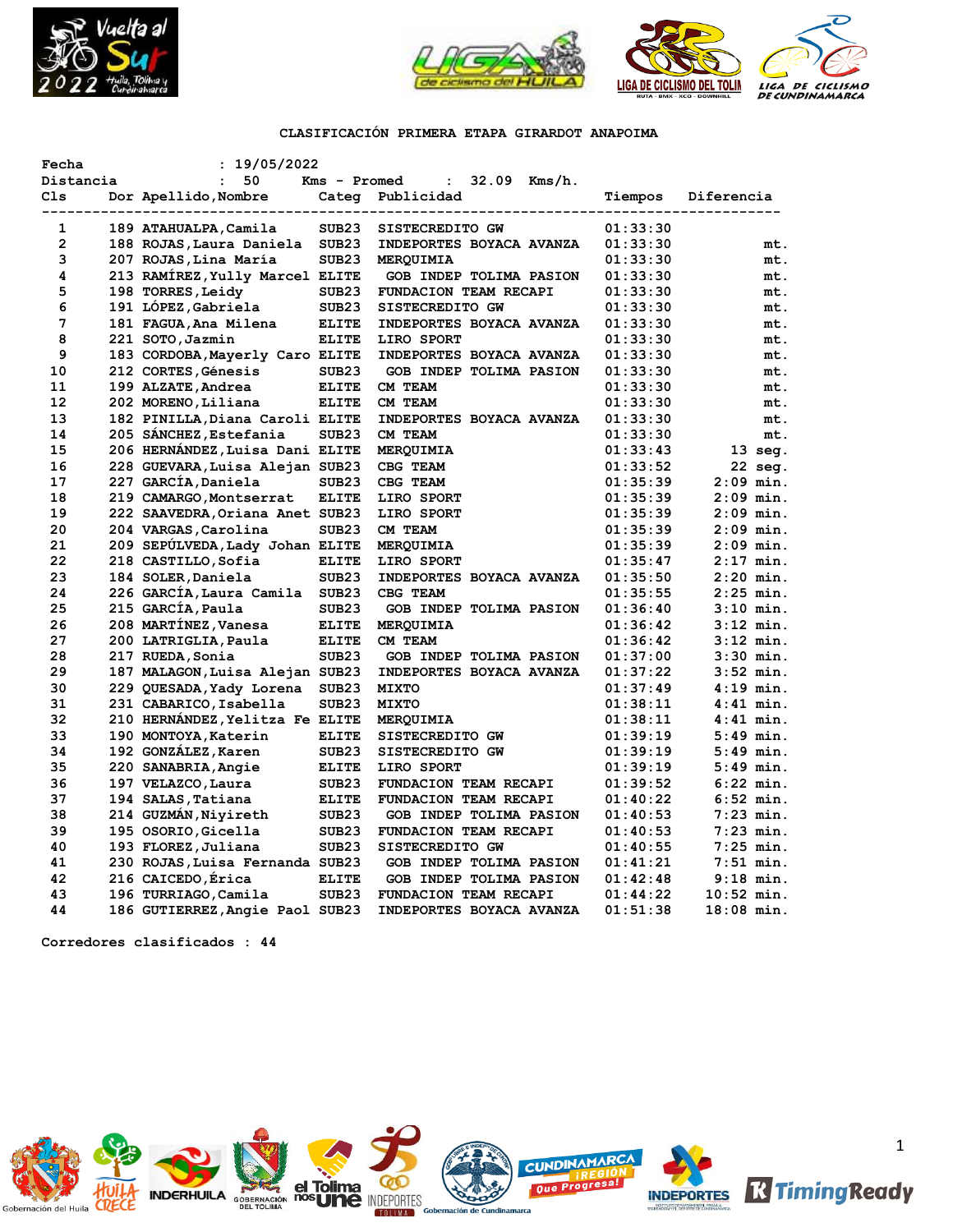



# **CLASIFICACIÓN SUB23 DE LA ETAPA**

| 1  |     | 189 ATAHUALPA, Camila           | SUB <sub>23</sub> | SISTECREDITO GW                | 01:33:30 |              |
|----|-----|---------------------------------|-------------------|--------------------------------|----------|--------------|
| 2  |     | 188 ROJAS, Laura Daniela        | SUB <sub>23</sub> | INDEPORTES BOYACA AVANZA       | 01:33:30 | mt.          |
| 3  |     | 207 ROJAS, Lina María           | SUB <sub>23</sub> | <b>MEROUIMIA</b>               | 01:33:30 | mt.          |
| 4  | 198 | <b>TORRES, Leidy</b>            | SUB <sub>23</sub> | FUNDACION TEAM RECAPI          | 01:33:30 | mt.          |
| 5  |     | 191 LÓPEZ, Gabriela             | SUB <sub>23</sub> | SISTECREDITO GW                | 01:33:30 | mt.          |
| 6  |     | 212 CORTES, Génesis             | SUB <sub>23</sub> | GOB INDEP TOLIMA PASION        | 01:33:30 | mt.          |
| 7  |     | 205 SÁNCHEZ, Estefania          | SUB <sub>23</sub> | CM TEAM                        | 01:33:30 | mt.          |
| 8  |     | 228 GUEVARA, Luisa Alejan SUB23 |                   | CBG TEAM                       | 01:33:52 | 22 seg.      |
| 9  | 227 | GARCÍA, Daniela                 | SUB23             | CBG TEAM                       | 01:35:39 | $2:09$ min.  |
| 10 |     | 222 SAAVEDRA, Oriana Anet SUB23 |                   | LIRO SPORT                     | 01:35:39 | $2:09$ min.  |
| 11 |     | 204 VARGAS, Carolina            | SUB <sub>23</sub> | CM TEAM                        | 01:35:39 | $2:09$ min.  |
| 12 |     | 184 SOLER, Daniela              | SUB <sub>23</sub> | INDEPORTES BOYACA AVANZA       | 01:35:50 | $2:20$ min.  |
| 13 |     | 226 GARCIA, Laura Camila        | SUB <sub>23</sub> | CBG TEAM                       | 01:35:55 | $2:25$ min.  |
| 14 |     | 215 GARCÍA, Paula               | SUB <sub>23</sub> | <b>GOB INDEP TOLIMA PASION</b> | 01:36:40 | $3:10$ min.  |
| 15 |     | 217 RUEDA, Sonia                | SUB <sub>23</sub> | <b>GOB INDEP TOLIMA PASION</b> | 01:37:00 | $3:30$ min.  |
| 16 | 187 | MALAGON, Luisa Alejan SUB23     |                   | INDEPORTES BOYACA AVANZA       | 01:37:22 | $3:52$ min.  |
| 17 |     | 229 QUESADA, Yady Lorena        | SUB <sub>23</sub> | <b>MIXTO</b>                   | 01:37:49 | $4:19$ min.  |
| 18 |     | 231 CABARICO, Isabella          | SUB <sub>23</sub> | <b>MIXTO</b>                   | 01:38:11 | $4:41$ min.  |
| 19 |     | 192 GONZÁLEZ, Karen             | SUB <sub>23</sub> | SISTECREDITO GW                | 01:39:19 | $5:49$ min.  |
| 20 |     | 197 VELAZCO, Laura              | SUB <sub>23</sub> | FUNDACION TEAM RECAPI          | 01:39:52 | $6:22$ min.  |
| 21 |     | 214 GUZMÁN, Niyireth            | SUB <sub>23</sub> | GOB INDEP TOLIMA PASION        | 01:40:53 | $7:23$ min.  |
| 22 |     | 195 OSORIO, Gicella             | SUB <sub>23</sub> | FUNDACION TEAM RECAPI          | 01:40:53 | $7:23$ min.  |
| 23 |     | 193 FLOREZ, Juliana             | SUB <sub>23</sub> | SISTECREDITO GW                | 01:40:55 | $7:25$ min.  |
| 24 |     | 230 ROJAS, Luisa Fernanda SUB23 |                   | <b>GOB INDEP TOLIMA PASION</b> | 01:41:21 | $7:51$ min.  |
| 25 |     | 196 TURRIAGO, Camila            | SUB <sub>23</sub> | FUNDACION TEAM RECAPI          | 01:44:22 | $10:52$ min. |
| 26 |     | 186 GUTIERREZ, Angie Paol SUB23 |                   | INDEPORTES BOYACA AVANZA       | 01:51:38 | $18:08$ min. |

## **CLASIFICACIÓN POR EQUIPOS DE LA ETAPA**

|    | INDEPORTES BOYACA AVANZA       | 04:40:30     |       |  |
|----|--------------------------------|--------------|-------|--|
| 2  | CM TEAM                        | 04:40:30a    | mt.   |  |
| 3  | <b>MERQUIMIA</b>               | $04:42:52$ a | 2:22  |  |
| 4  | <b>GOB INDEP TOLIMA PASION</b> | 04:43:40a    | 3:10  |  |
| 5. | LIRO SPORT                     | $04:44:48$ a | 4:18  |  |
| 6  | CBG TEAM                       | $04:45:26$ a | 4:56  |  |
|    | SISTECREDITO GW                | $04:46:19$ a | 5:49  |  |
| 8  | FUNDACION TEAM RECAPI          | $04:53:44$ a | 13:14 |  |
|    |                                |              |       |  |

#### **PASOS DE LA MONTAÑA DE LA ETAPA**

**-----------------------------------------------------------------------**

## **Paso de Montaña 2ª : 1**

 **-------------------------------------------------------------------**

|     | 207 ROJAS Lina María | MEROUIMIA              | 5 pts |
|-----|----------------------|------------------------|-------|
|     | 181 FAGUA Ana Milena | INDEPORTES BOYACA      | 4 pts |
|     | 199 ALZATE Andrea    | CM TEAM                | 3 pts |
|     | 189 ATAHUALPA Camila | <b>SISTECREDITO GW</b> | 2 pts |
| 183 | CORDOBA Mayerly Caro | INDEPORTES BOYACA      | 1 pts |
|     |                      |                        |       |

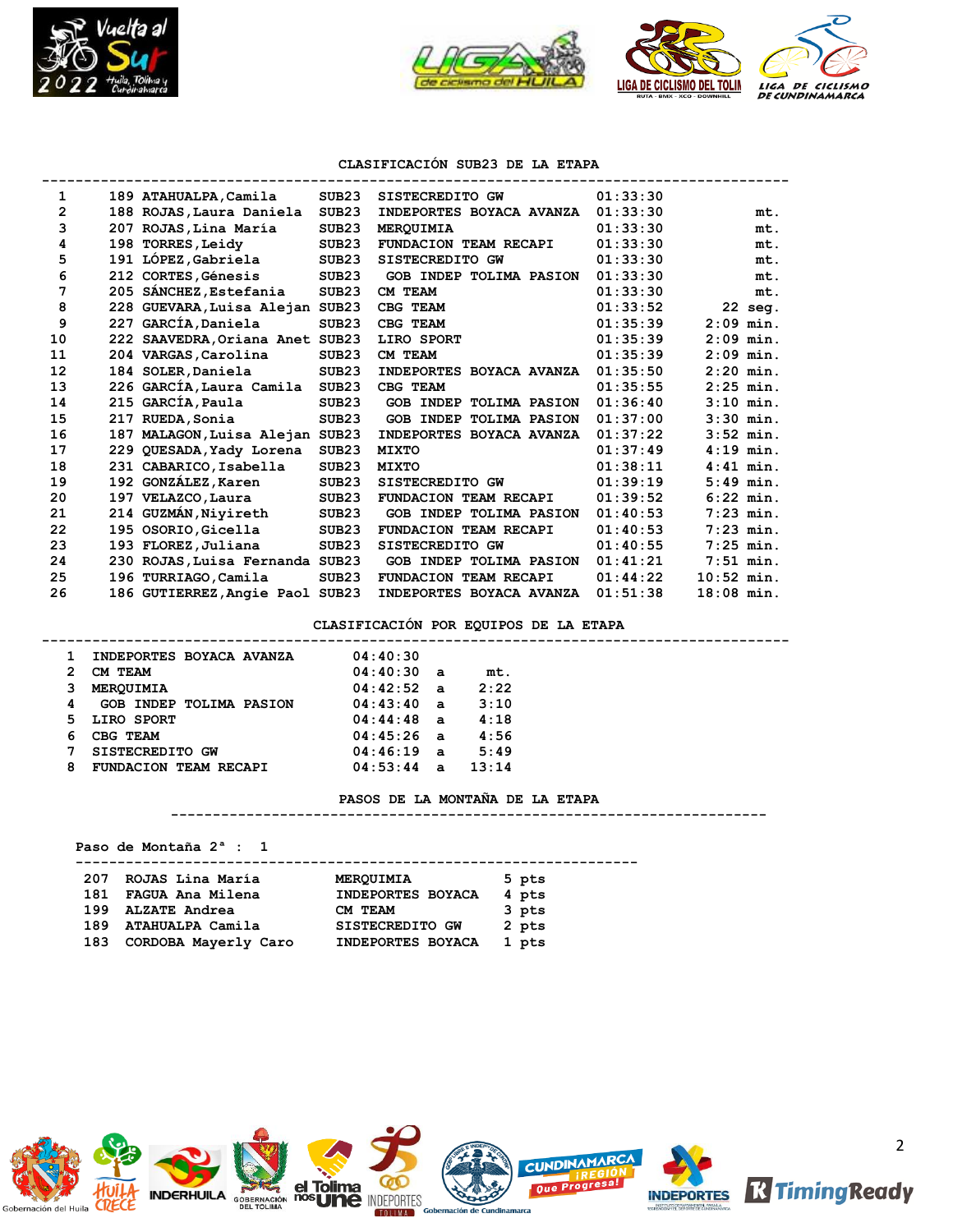



**PASOS DE LAS METAS VOLANTES DE LA ETAPA -----------------------------------------------------------------------**

#### **1ra Meta Volante Los Almendros**

| 190 | MONTOYA Katerin     | SISTECREDITO GW  | 3 pts |  |
|-----|---------------------|------------------|-------|--|
|     | 208 MARTINEZ Vanesa | <b>MERQUIMIA</b> | 2 pts |  |
| 200 | LATRIGLIA Paula     | CM TEAM          | 1 pts |  |

#### **2daMeta Volante Variante Anapoima**

 **-------------------------------------------------------------------**

| 190 MONTOYA Katerin | SISTECREDITO GW | 3 pts |
|---------------------|-----------------|-------|
| 208 MARTÍNEZ Vanesa | MEROUIMIA       | 2 pts |
| 200 LATRIGLIA Paula | CM TEAM         | 1 pts |

### **CLASIFICACIÓN REGULARIDAD DE LA ETAPA**

| 1               | 189 | ATAHUALPA, Camila          | SUB23 | SISTECREDITO GW                                      | 15 Pts |
|-----------------|-----|----------------------------|-------|------------------------------------------------------|--------|
| $\mathbf{2}$    | 188 | ROJAS, Laura Daniela SUB23 |       | INDEPORTES BOYACA AVANZA                             | 12 Pts |
| 3               | 207 | ROJAS, Lina María SUB23    |       | <b>MERQUIMIA</b>                                     | 10 Pts |
| 4               | 213 |                            |       | RAMIREZ, Yully Marcel ELITE GOB INDEP TOLIMA PASION  | 8 Pts  |
| 5               | 198 | <b>TORRES, Leidy</b>       | SUB23 | <b>FUNDACION TEAM RECAPI</b>                         | 7 Pts  |
| 6               | 191 | LÓPEZ, Gabriela            | SUB23 | <b>SISTECREDITO GW</b>                               | 6 Pts  |
| 7               | 190 | MONTOYA, Katerin ELITE     |       | <b>SISTECREDITO GW</b>                               | 6 Pts  |
| 8               | 181 | FAGUA, Ana Milena ELITE    |       | INDEPORTES BOYACA AVANZA                             | 5 Pts  |
| 9               | 221 | SOTO, Jazmin               | ELITE | LIRO SPORT                                           | 4 Pts  |
| 10              | 208 | MARTINEZ, Vanesa ELITE     |       | <b>MEROUIMIA</b>                                     | 4 Pts  |
| 11              | 183 |                            |       | CORDOBA, Mayerly Caro ELITE INDEPORTES BOYACA AVANZA | 3 Pts  |
| 12 <sup>2</sup> | 212 | <b>CORTES, Génesis</b>     |       | SUB23 GOB INDEP TOLIMA PASION                        | 2 Pts  |
| 13              | 200 | LATRIGLIA, Paula           | ELITE | CM TEAM                                              | 2 Pts  |
|                 |     |                            |       |                                                      |        |

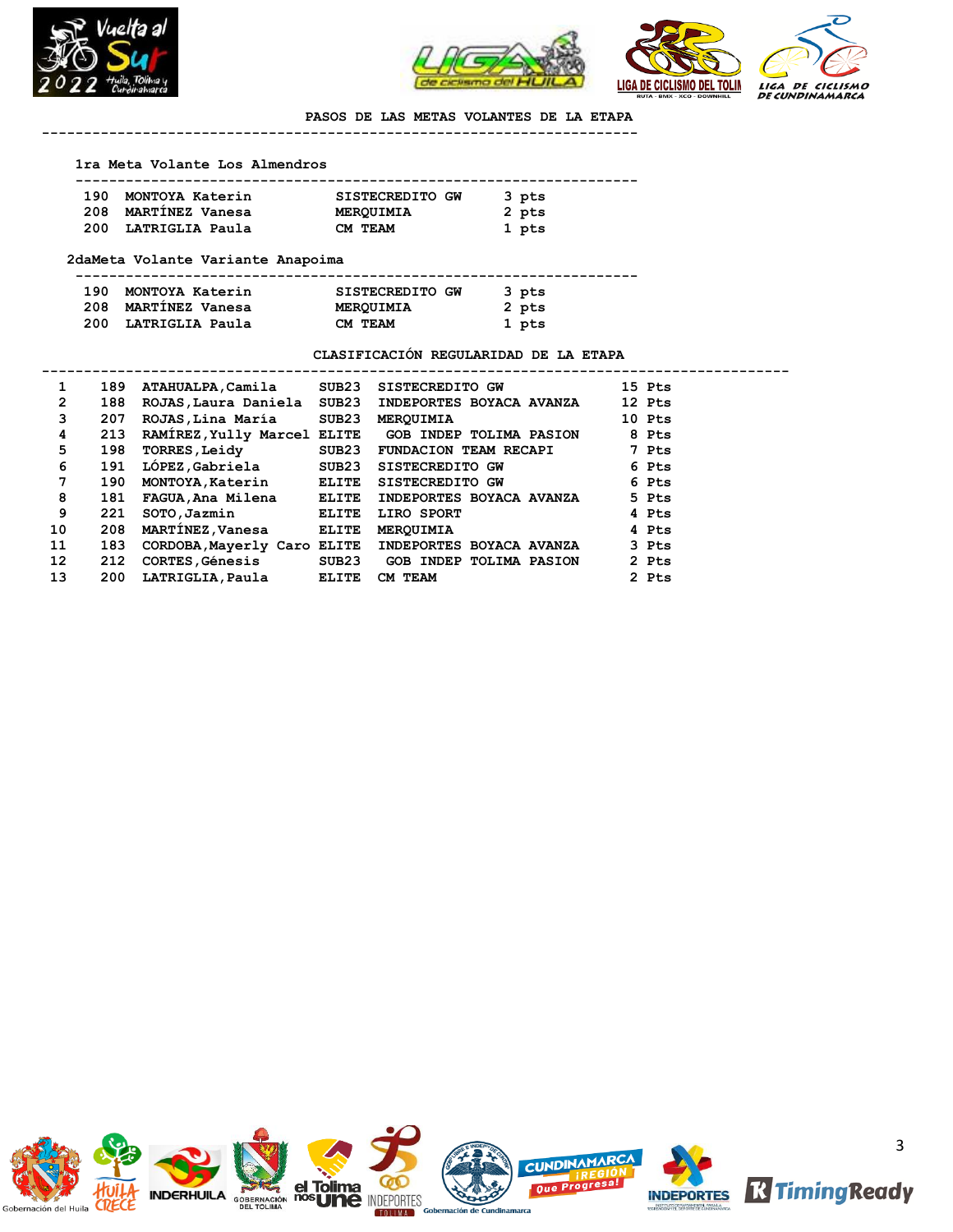



**CLASIFICACIÓN GENERAL DESPUÉS DE LA PRIMERA ETAPA GIRARDOT ANAPOIMA**

**Fecha : 19/05/2022**

**Distancia acumulada : 53 Kms - Promed : 33,12 Kms/hora.**

| Cls     |     | ---------------<br>Dor Apellido, Nombre |                   | Categ Publicidad         | Tiempos          | Diferencia      |
|---------|-----|-----------------------------------------|-------------------|--------------------------|------------------|-----------------|
| $1 -$   | 199 | ALZATE, Andrea                          | <b>ELITE</b>      | CM TEAM                  | $01:37:50-087$   |                 |
| $2 -$   | 207 | ROJAS, Lina María                       | SUB <sub>23</sub> | MERQUIMIA                | $01:37:53-020$ a | $\mathbf 3$     |
| $3 -$   | 181 | FAGUA, Ana Milena                       | <b>ELITE</b>      | INDEPORTES BOYACA AVANZA | $01:37:54-040$ a | 4               |
| $4 -$   | 189 | ATAHUALPA, Camila                       | SUB <sub>23</sub> | SISTECREDITO GW          | $01:37:55-002$ a | 5               |
| $5. -$  | 188 | ROJAS, Laura Daniela                    | SUB <sub>23</sub> | INDEPORTES BOYACA AVANZA | $01:37:56-037$ a | 6               |
| $6. -$  | 191 | LÓPEZ, Gabriela                         | SUB <sub>23</sub> | SISTECREDITO GW          | $01:37:57-061$ a | $7\phantom{.0}$ |
| $7 -$   | 221 | SOTO, Jazmin                            | <b>ELITE</b>      | LIRO SPORT               | $01:37:58-030$ a | 8               |
| $8 -$   | 182 | PINILLA, Diana Carolina ELITE           |                   | INDEPORTES BOYACA AVANZA | $01:38:00-080$ a | 10              |
| $9 -$   | 198 | <b>TORRES, Leidy</b>                    | SUB <sub>23</sub> | FUNDACION TEAM RECAPI    | $01:38:02-020$ a | 12              |
| $10. -$ | 213 | RAMÍREZ, Yully Marcela ELITE            |                   | GOB INDEP TOLIMA PASION  | $01:38:02-076$ a | 12              |
| $11. -$ | 205 | SÁNCHEZ, Estefania                      | SUB <sub>23</sub> | CM TEAM                  | $01:38:06-063$ a | 16              |
| $12 -$  | 183 | CORDOBA, Mayerly Caroli ELITE           |                   | INDEPORTES BOYACA AVANZA | $01:38:07-056$ a | 17              |
| $13. -$ | 212 | <b>CORTES, Génesis</b>                  | SUB23             | GOB INDEP TOLIMA PASION  | $01:38:09-099$ a | 19              |
| $14. -$ | 202 | MORENO, Liliana                         | <b>ELITE</b>      | CM TEAM                  | $01:38:12-099$ a | 22              |
| $15. -$ | 206 | HERNANDEZ, Luisa Daniel ELITE           |                   | MERQUIMIA                | $01:38:13-093$ a | 23              |
| $16. -$ | 228 | GUEVARA, Luisa Alejandr SUB23           |                   | CBG TEAM                 | $01:38:23-051$ a | 33              |
| $17. -$ | 227 | GARCÍA, Daniela                         | SUB <sub>23</sub> | CBG TEAM                 | $01:40:07-025$ a | 2:17            |
| $18. -$ | 219 | CAMARGO, Montserrat                     | <b>ELITE</b>      | LIRO SPORT               | $01:40:09-093$ a | 2:19            |
| $19. -$ | 209 | SEPULVEDA, Lady Johanna ELITE           |                   | MERQUIMIA                | $01:40:13-037$ a | 2:23            |
| $20. -$ | 218 | CASTILLO, Sofia                         | <b>ELITE</b>      | LIRO SPORT               | $01:40:13-049$ a | 2:23            |
| $21. -$ | 222 | SAAVEDRA, Oriana Anete                  | SUB <sub>23</sub> | LIRO SPORT               | $01:40:16-083$ a | 2:26            |
| $22 -$  | 204 | VARGAS, Carolina                        | SUB23             | CM TEAM                  | $01:40:20-085$ a | 2:30            |
| $23 -$  | 184 | SOLER, Daniela                          | SUB23             | INDEPORTES BOYACA AVANZA | $01:40:26-071$ a | 2:36            |
| $24. -$ | 226 | GARCÍA, Laura Camila                    | SUB <sub>23</sub> | CBG TEAM                 | $01:40:27-017$ a | 2:37            |
| $25. -$ | 208 | MARTINEZ, Vanesa                        | <b>ELITE</b>      | MERQUIMIA                | $01:41:10-099$ a | 3:20            |
| $26. -$ | 215 | GARCÍA, Paula                           | SUB <sub>23</sub> | GOB INDEP TOLIMA PASION  | $01:41:15-007$ a | 3:25            |
| $27 -$  | 200 | LATRIGLIA, Paula                        | <b>ELITE</b>      | CM TEAM                  | $01:41:15-044$ a | 3:25            |
| $28 -$  | 217 | RUEDA, Sonia                            | SUB <sub>23</sub> | GOB INDEP TOLIMA PASION  | $01:41:47-010$ a | 3:57            |
| $29. -$ | 187 | MALAGON, Luisa Alejandr SUB23           |                   | INDEPORTES BOYACA AVANZA | $01:41:55-049$ a | 4:05            |
| $30 -$  | 210 | HERNÁNDEZ, Yelitza Fern ELITE           |                   | MERQUIMIA                | $01:42:43-064$ a | 4:53            |
| $31 -$  | 229 | QUESADA, Yady Lorena                    | SUB <sub>23</sub> | <b>MIXTO</b>             | $01:42:49-078$ a | 4:59            |
| $32 -$  | 231 | CABARICO, Isabella                      | SUB <sub>23</sub> | <b>MIXTO</b>             | $01:42:53-057$ a | 5:03            |
| $33 -$  | 192 | GONZÁLEZ, Karen                         | SUB <sub>23</sub> | SISTECREDITO GW          | $01:43:45-039$ a | 5:55            |
| $34. -$ | 190 | MONTOYA, Katerin                        | <b>ELITE</b>      | SISTECREDITO GW          | $01:43:45-056$ a | 5:55            |
| $35. -$ | 220 | SANABRIA, Angie                         | <b>ELITE</b>      | LIRO SPORT               | $01:44:06-029$ a | 6:16            |
| $36. -$ | 197 | VELAZCO, Laura                          | SUB <sub>23</sub> | FUNDACION TEAM RECAPI    | $01:44:57-054$ a | 7:07            |
| $37 -$  | 194 | SALAS, Tatiana                          | <b>ELITE</b>      | FUNDACION TEAM RECAPI    | $01:45:20-089$ a | 7:30            |
| $38 -$  | 193 | FLOREZ, Juliana                         | SUB <sub>23</sub> | SISTECREDITO GW          | $01:45:31-018$ a | 7:41            |
| $39. -$ | 195 | OSORIO, Gicella                         | SUB <sub>23</sub> | FUNDACION TEAM RECAPI    | $01:45:48-010$ a | 7:58            |
| $40. -$ | 230 | ROJAS, Luisa Fernanda                   | SUB <sub>23</sub> | GOB INDEP TOLIMA PASION  | $01:46:23-004$ a | 8:33            |
| $41. -$ | 216 | CAICEDO, Érica                          | <b>ELITE</b>      | GOB INDEP TOLIMA PASION  | $01:47:49-061$ a | 9:59            |
| $42 -$  | 196 | TURRIAGO, Camila                        | SUB <sub>23</sub> | FUNDACION TEAM RECAPI    | $01:49:04-075$ a | 11:14           |
| $43. -$ | 214 | GUZMÁN, Nivireth                        | SUB <sub>23</sub> | GOB INDEP TOLIMA PASION  | $01:51:09-028$ a | 13:19           |
| $44. -$ | 186 | GUTIERREZ, Angie Paola                  | SUB <sub>23</sub> | INDEPORTES BOYACA AVANZA | $01:56:22-055$ a | 18:32           |

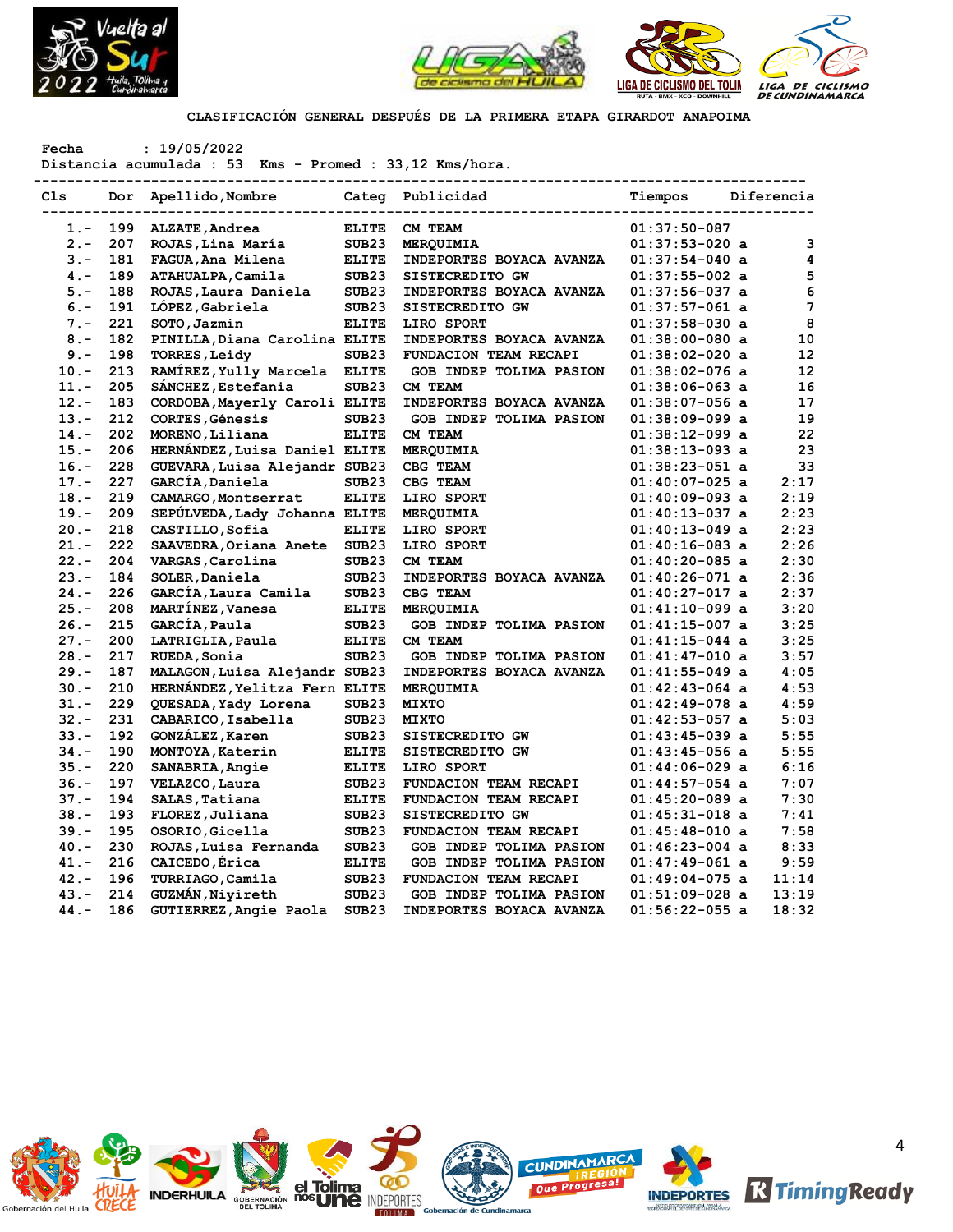



## **CLASIFICACIÓN GENERAL SUB23 DESPUÉS DE LA PRIMERA ETAPA GIRARDOT ANAPOIMA**

| Cls     |     | Dor Apellido, Nombre          |                   | Categ Publicidad             | Tiempos          | Diferencia     |
|---------|-----|-------------------------------|-------------------|------------------------------|------------------|----------------|
| $1 -$   | 207 | ROJAS, Lina María             | SUB23             | MERQUIMIA                    | $01:37:53-020$   |                |
| $2 -$   | 189 | ATAHUALPA, Camila             | SUB <sub>23</sub> | SISTECREDITO GW              | $01:37:55-002$ a | $\overline{2}$ |
| $3 -$   | 188 | ROJAS, Laura Daniela          | SUB23             | INDEPORTES BOYACA AVANZA     | $01:37:56-037$ a | 3              |
| $4 -$   | 191 | LÓPEZ, Gabriela               | SUB <sub>23</sub> | SISTECREDITO GW              | $01:37:57-061$ a | 4              |
| $5. -$  | 198 | <b>TORRES, Leidy</b>          | SUB <sub>23</sub> | <b>FUNDACION TEAM RECAPI</b> | $01:38:02-020$ a | 9              |
| $6 -$   | 205 | SÁNCHEZ, Estefania            | SUB <sub>23</sub> | CM TEAM                      | $01:38:06-063$ a | 13             |
| $7 -$   | 212 | <b>CORTES, Génesis</b>        | SUB <sub>23</sub> | GOB INDEP TOLIMA PASION      | $01:38:09-099$ a | 16             |
| $8 -$   | 228 | GUEVARA, Luisa Alejandr SUB23 |                   | CBG TEAM                     | $01:38:23-051$ a | 30             |
| $9 -$   | 227 | GARCÍA, Daniela               | SUB <sub>23</sub> | CBG TEAM                     | $01:40:07-025$ a | 2:14           |
| $10. -$ | 222 | SAAVEDRA, Oriana Anete        | SUB <sub>23</sub> | LIRO SPORT                   | $01:40:16-083$ a | 2:23           |
| $11. -$ | 204 | VARGAS, Carolina              | SUB23             | CM TEAM                      | $01:40:20-085$ a | 2:27           |
| $12 -$  | 184 | SOLER, Daniela                | SUB <sub>23</sub> | INDEPORTES BOYACA AVANZA     | $01:40:26-071$ a | 2:33           |
| $13. -$ | 226 | GARCÍA, Laura Camila          | SUB <sub>23</sub> | CBG TEAM                     | $01:40:27-017$ a | 2:34           |
| $14. -$ | 215 | GARCÍA, Paula                 | SUB23             | GOB INDEP TOLIMA PASION      | $01:41:15-007$ a | 3:22           |
| $15. -$ | 217 | RUEDA, Sonia                  | SUB <sub>23</sub> | GOB INDEP TOLIMA PASION      | $01:41:47-010$ a | 3:54           |
| $16. -$ | 187 | MALAGON, Luisa Alejandr SUB23 |                   | INDEPORTES BOYACA AVANZA     | $01:41:55-049$ a | 4:02           |
| $17. -$ | 229 | QUESADA, Yady Lorena          | SUB <sub>23</sub> | <b>MIXTO</b>                 | $01:42:49-078$ a | 4:56           |
| $18. -$ | 231 | CABARICO, Isabella            | SUB <sub>23</sub> | <b>MIXTO</b>                 | $01:42:53-057$ a | 5:00           |
| $19. -$ | 192 | GONZÁLEZ, Karen               | SUB <sub>23</sub> | SISTECREDITO GW              | $01:43:45-039$ a | 5:52           |
| $20 -$  | 197 | VELAZCO, Laura                | SUB <sub>23</sub> | FUNDACION TEAM RECAPI        | $01:44:57-054$ a | 7:04           |
| $21 -$  | 193 | FLOREZ, Juliana               | SUB <sub>23</sub> | SISTECREDITO GW              | $01:45:31-018$ a | 7:38           |
| $22 -$  | 195 | OSORIO, Gicella               | SUB <sub>23</sub> | FUNDACION TEAM RECAPI        | $01:45:48-010$ a | 7:55           |
| $23 -$  | 230 | ROJAS, Luisa Fernanda         | SUB <sub>23</sub> | GOB INDEP TOLIMA PASION      | $01:46:23-004$ a | 8:30           |
| $24. -$ | 196 | TURRIAGO, Camila              | SUB <sub>23</sub> | FUNDACION TEAM RECAPI        | $01:49:04-075$ a | 11:11          |
| $25. -$ | 214 | GUZMÁN, Nivireth              | SUB <sub>23</sub> | GOB INDEP TOLIMA PASION      | $01:51:09-028$ a | 13:16          |
| $26. -$ | 186 | GUTIERREZ, Angie Paola        | SUB <sub>23</sub> | INDEPORTES BOYACA AVANZA     | $01:56:22-055$ a | 18:29          |

#### **CLASIFICACIÓN GENERAL DE LA REGULARIDAD**

|                |     | 1 189 ATAHUALPA, Camila       | SUB23        | 15 Pts |  |
|----------------|-----|-------------------------------|--------------|--------|--|
| $\mathbf{2}$   | 188 | ROJAS, Laura Daniela          | SUB23        | 12 Pts |  |
| 3              | 207 | ROJAS, Lina María             | SUB23        | 10 Pts |  |
| $\overline{4}$ | 213 | RAMIREZ, Yully Marcela        | ELITE        | 8 Pts  |  |
| 5              | 198 | <b>TORRES, Leidy</b>          | SUB23        | 7 Pts  |  |
| 6              | 191 | LOPEZ,Gabriela                | SUB23        | 6 Pts  |  |
| $7^{\circ}$    | 190 | MONTOYA, Katerin              | ELITE        | 6 Pts  |  |
| 8              | 181 | FAGUA, Ana Milena             | ELITE        | 5 Pts  |  |
| 9.             | 221 | SOTO, Jazmin                  | ELITE        | 4 Pts  |  |
| 10             | 208 | <b>MARTINEZ, Vanesa</b>       | <b>ELITE</b> | 4 Pts  |  |
| 11             | 183 | CORDOBA, Mayerly Caroli ELITE |              | 3 Pts  |  |
| 12             | 212 | CORTES, Génesis               | SUB23        | 2 Pts  |  |
| 13             | 200 | LATRIGLIA, Paula              | <b>ELITE</b> | 2 Pts  |  |
|                |     |                               |              |        |  |

### **CLASIFICACIÓN GENERAL DE LOS PREMIOS DE MONTAÑA**

|  | 1 207 | ROJAS,Lina María              | SUB23 |  | 5 Pts |  |
|--|-------|-------------------------------|-------|--|-------|--|
|  | 2 181 | FAGUA,Ana Milena              | ELITE |  | 4 Pts |  |
|  | 3 199 | <b>ALZATE, Andrea</b>         | ELITE |  | 3 Pts |  |
|  | 4 189 | ATAHUALPA, Camila             | SUB23 |  | 2 Pts |  |
|  | 5 183 | CORDOBA, Mayerly Caroli ELITE |       |  | 1 Pts |  |

#### **CLASIFICACIÓN GENERAL DE LAS METAS VOLANTES**

|  |       | 1 190 MONTOYA, Katerin | ELITE        | 6 Pts |  |
|--|-------|------------------------|--------------|-------|--|
|  |       |                        |              |       |  |
|  |       | 2 208 MARTINEZ, Vanesa | ELITE        | 4 Pts |  |
|  |       |                        |              |       |  |
|  | 3 200 | LATRIGLIA, Paula       | <b>ELITE</b> | 2 Pts |  |

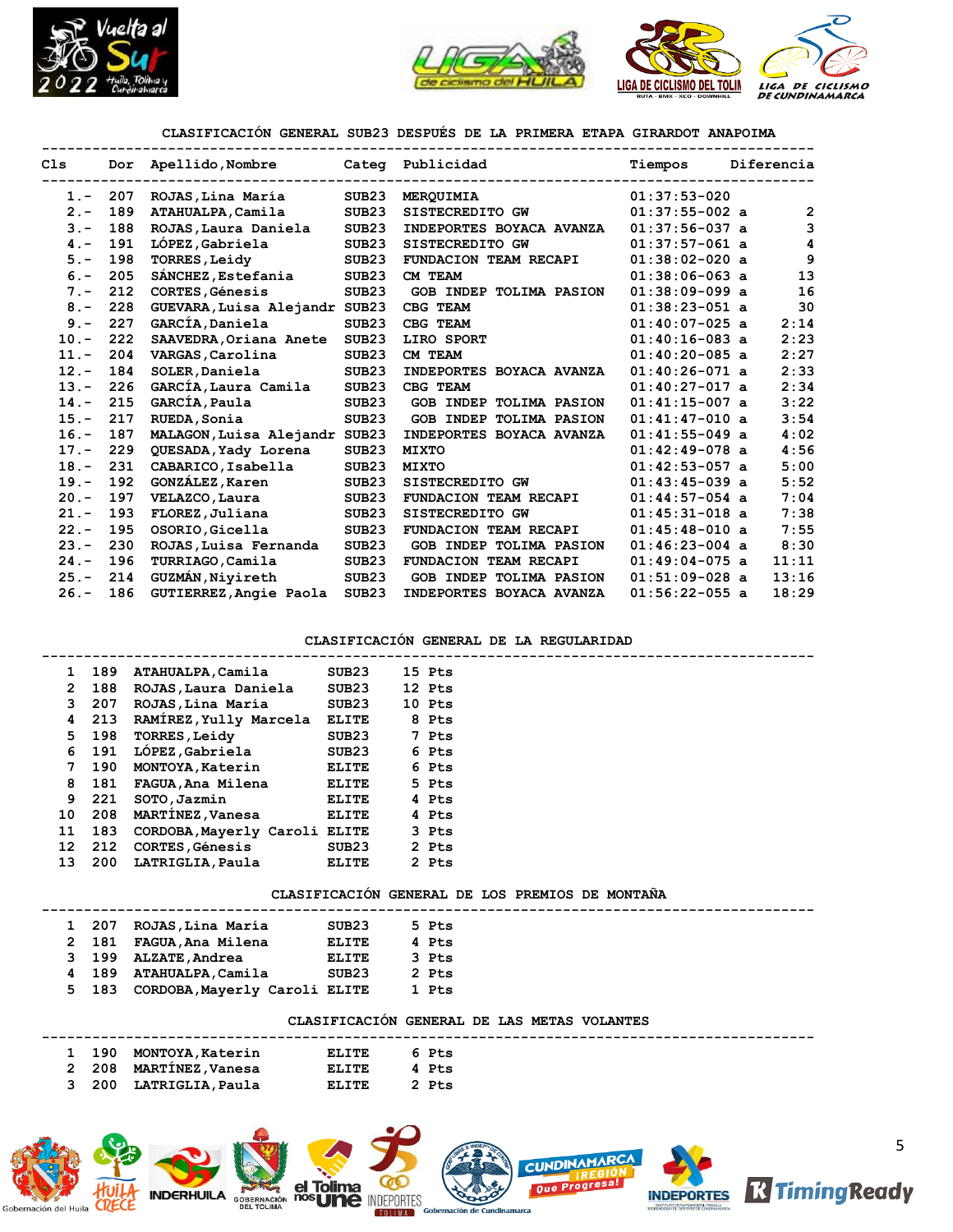



#### **ORDEN DE VEHICULOS PARA LA SIGUIENTE ETAPA**

**--------------------------------------------------------------------------------------------**

- **1 .- CM TEAM**
- **2 .- MERQUIMIA**
- **3 .- INDEPORTES BOYACA AVANZA**
- **4 .- SISTECREDITO GW**
- **5 .- LIRO SPORT**
- **6 .- FUNDACION TEAM RECAPI**
- **7 .- GOB INDEP TOLIMA PASION**
- **8 .- CBG TEAM**
- **9 .- MIXTO**

### **BOLETIN JURADO DE COMISARIOS**

**Corredoras retirados en la etapa**

**-----------------------------------------------------------------------------------**

 **-- 185 CAMACHO,Andreidy Zul SUB23 INDEPORTES BOYACA AVANZA** 

**FDO**

| VICTOR MOSSO LOPEZ | HERNANDO BRAVO MENDEZ | DANIEL SARMIENTO MONTILLA |
|--------------------|-----------------------|---------------------------|
| COMISARIO DIRECTOR | COMISARIODE CARRERA   | COMISARIO DE CARRERA      |

#### **SEGUNDA ETAPA VIERNES 20 DE MAYO**

**EN BOLETIN INFORMATIVO QUE SE PUBLICARA POSTERIORMENTE, SE ENVIARA LA INFORMACION DE LOS DETALLES DE LA SEGUNDA ETAPA, PARA EL DIA DE MAñANA.**

### **BOLETIN DE DIRECCION**

| <b>CAMISETA</b>       | <b>LIDER</b>         | <b>PORTADOR</b>          |
|-----------------------|----------------------|--------------------------|
| LIDER GENERAL         | <b>ANDREA ALZATE</b> | <b>ANDREA ALZATE</b>     |
|                       | CM TEAM              | CM TEAM                  |
| LIDER SUB23           | LINA MARIA ROJAS     | LINA MARIA ROJAS         |
|                       | MEROUIMIA            | MERQUIMIA                |
| REGULARIDAD           | CAMILA ATAHUALPA     | CAMILA ATAHUALPA         |
|                       | SISTECREDITO GW      | SISTECREDITO GW          |
| PREMIOS DE MONTANA    | LINA MARIA ROJAS     | ANA MILENA FAGUA         |
|                       | MEROUIMIA            | INDEPORTES BOYACA AVANZA |
| METAS VOLANTES        | DANIELA GARCIA       | DANIELA GARCIA           |
|                       | CBG TEAM             | CBG TEAM                 |
| <b>GANADORA ETAPA</b> | CAMILA ATAHUALPA     | LAURA DANIELA ROJAS      |
|                       | SISTECREDITO GW      | INDEPORTES BOYACA AVANZA |

**FDO**

**JAIME ACEVEDO TIMING READY DIRECTOR GENERAL SITEMATIZACION**